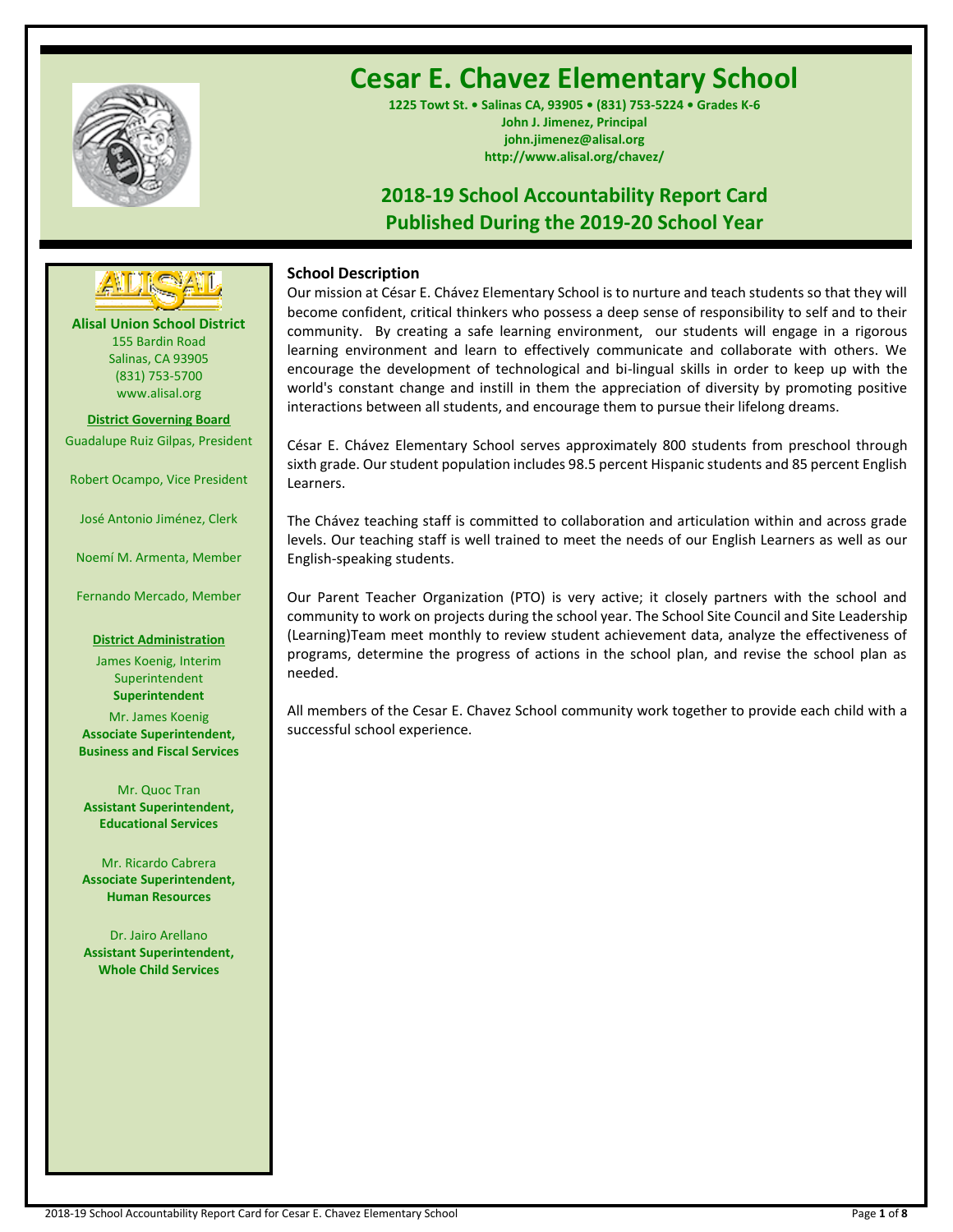## **About the SARC**

By February 1 of each year, every school in California is required by state law to publish a School Accountability Report Card (SARC). The SARC contains information about the condition and performance of each California public school. Under the Local Control Funding Formula (LCFF) all local educational agencies (LEAs) are required to prepare a Local Control and Accountability Plan (LCAP), which describes how they intend to meet annual school-specific goals for all pupils, with specific activities to address state and local priorities. Additionally, data reported in an LCAP is to be consistent with data reported in the SARC.

- For more information about SARC requirements, see the California Department of Education (CDE) SARC web page at [https://www.cde.ca.gov/ta/ac/sa/.](https://www.cde.ca.gov/ta/ac/sa/)
- For more information about the LCFF or LCAP, see the CDE LCFF web page at [https://www.cde.ca.gov/fg/aa/lc/.](https://www.cde.ca.gov/fg/aa/lc/)
- For additional information about the school, parents/guardians and community members should contact the school principal or the district office.

### **2018-19 Student Enrollment by Grade Level**

| <b>Grade Level</b>      | <b>Number of Students</b> |
|-------------------------|---------------------------|
| Kindergarten            | 106                       |
| Grade 1                 | 105                       |
| Grade 2                 | 107                       |
| Grade 3                 | 105                       |
| Grade 4                 | 105                       |
| Grade 5                 | 120                       |
| Grade 6                 | 99                        |
| <b>Total Enrollment</b> | 747                       |

### **2018-19 Student Enrollment by Group**

| Group                             | <b>Percent of Total Enrollment</b> |
|-----------------------------------|------------------------------------|
| American Indian or Alaska Native  | 0.4                                |
| <b>Hispanic or Latino</b>         | 92.9                               |
| White                             | 2                                  |
| <b>Two or More Races</b>          | 0.1                                |
| Socioeconomically Disadvantaged   | 94.1                               |
| <b>English Learners</b>           | 78.3                               |
| <b>Students with Disabilities</b> | 6.7                                |
| Foster Youth                      | 0.4                                |
| <b>Homeless</b>                   | 8.2                                |

## **A. Conditions of Learning**

### **State Priority: Basic**

The SARC provides the following information relevant to the State priority: Basic (Priority 1):

- Degree to which teachers are appropriately assigned and fully credentialed in the subject area and for the pupils they are teaching; • Pupils have access to standards-aligned instructional materials; and
- School facilities are maintained in good repair

| Teacher Credentials for Cesar E. Chavez     |    | $17-18$ 18-19 | $19-20$ |
|---------------------------------------------|----|---------------|---------|
| <b>With Full Credential</b>                 | 32 | 26            | 35      |
| <b>Without Full Credential</b>              |    |               |         |
| Teaching Outside Subject Area of Competence |    |               |         |

| <b>Teacher Credentials for Alisal Union School</b> | $17 - 18$ | 18-19 | $19-20$ |
|----------------------------------------------------|-----------|-------|---------|
| <b>With Full Credential</b>                        |           |       | 399     |
| <b>Without Full Credential</b>                     |           |       | 49      |
| Teaching Outside Subject Area of Competence        |           |       |         |

**Teacher Misassignments and Vacant Teacher Positions at Cesar E. Chavez Elementary School**

| <b>Indicator</b>                | $17 - 18$ | $18-19$ | $19-20$ |
|---------------------------------|-----------|---------|---------|
| Teachers of English Learners    |           |         |         |
| Total Teacher Misassignments*   |           |         |         |
| <b>Vacant Teacher Positions</b> |           |         |         |

Note: "Misassignments" refers to the number of positions filled by teachers who lack legal authorization to teach that grade level, subject area, student group, etc.

\*Total Teacher Misassignments includes the number of Misassignments of Teachers of English Learners.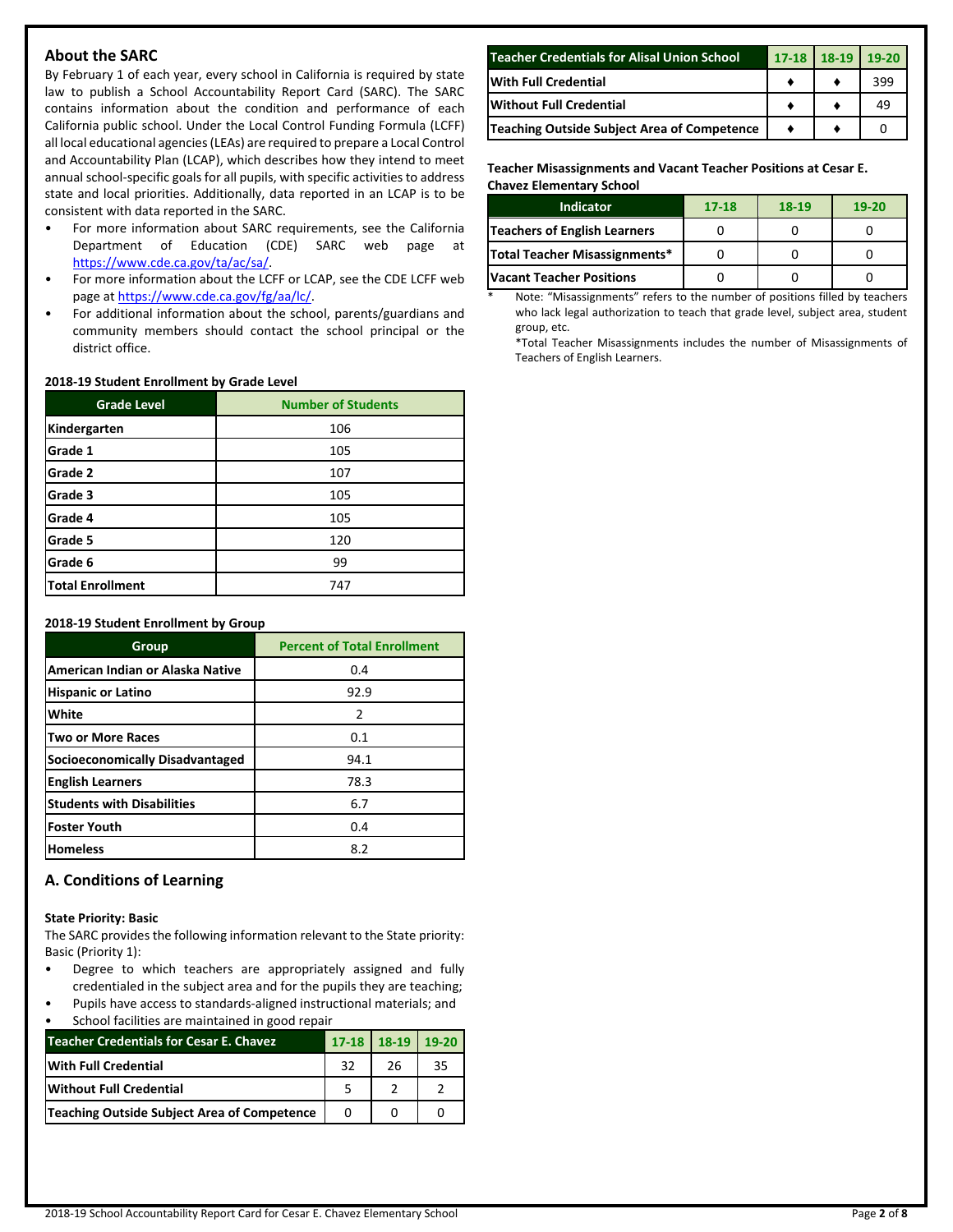## **Quality, Currency, Availability of Textbooks and Instructional Materials (School Year 2019-20)**

In order to meet requirements for common core state standards (CCSS), materials were updated as part of the 2018 adoption.

K-6 Wonders is used to teach all Language Arts standards. In K-6, teachers use Eureka Math.

### **Textbooks and Instructional Materials**

**Year and month in which data were collected: 2019**

| <b>Core Curriculum Area</b>         | <b>Textbooks and Instructional Materials/Year of Adoption</b>                                            |  |  |  |
|-------------------------------------|----------------------------------------------------------------------------------------------------------|--|--|--|
| <b>Reading/Language Arts</b>        | McMillan / McGraw-Hill, Wonders- K-3, Adopted 2017<br>McMillan / McGraw-Hill, Wonders- 4-6, Adopted 2018 |  |  |  |
|                                     | The textbooks listed are from most recent adoption:<br>Yes                                               |  |  |  |
|                                     | Percent of students lacking their own assigned textbook: 0                                               |  |  |  |
| <b>Mathematics</b>                  | Eureka Math, Adopted 2018                                                                                |  |  |  |
|                                     | The textbooks listed are from most recent adoption:<br>Yes                                               |  |  |  |
|                                     | Percent of students lacking their own assigned textbook: 0                                               |  |  |  |
| Science                             | Delta Foss- (Kinder-5th grades) - Adopted 2007<br>McGraw-Hill- (6th grade) - Adopted 2006                |  |  |  |
|                                     | The textbooks listed are from most recent adoption:<br>Yes                                               |  |  |  |
|                                     | Percent of students lacking their own assigned textbook: 0                                               |  |  |  |
| <b>History-Social Science</b>       | McGraw Hill, Imapact / Impacto, 4th-6th Grades - Adopted May 2019<br>McGraw-Hill, Vistas - Adopted 2006  |  |  |  |
|                                     | The textbooks listed are from most recent adoption:<br>Yes                                               |  |  |  |
|                                     | Percent of students lacking their own assigned textbook: 0                                               |  |  |  |
| Foreign Language                    | Not applicable                                                                                           |  |  |  |
|                                     | The textbooks listed are from most recent adoption:<br>No                                                |  |  |  |
|                                     | Percent of students lacking their own assigned textbook: 0                                               |  |  |  |
| <b>Health</b>                       | Not applicable                                                                                           |  |  |  |
|                                     | The textbooks listed are from most recent adoption:<br>No                                                |  |  |  |
|                                     | Percent of students lacking their own assigned textbook:<br>0                                            |  |  |  |
| <b>Visual and Performing Arts</b>   | Not applicable                                                                                           |  |  |  |
|                                     | The textbooks listed are from most recent adoption:<br>No                                                |  |  |  |
|                                     | Percent of students lacking their own assigned textbook: 0                                               |  |  |  |
| <b>Science Laboratory Equipment</b> | Not applicable                                                                                           |  |  |  |
|                                     | The textbooks listed are from most recent adoption:<br>No                                                |  |  |  |
|                                     | Percent of students lacking their own assigned textbook: 0                                               |  |  |  |

Note: Cells with N/A values do not require data.

### **School Facility Conditions and Planned Improvements (Most Recent Year)**

César E. Chávez School is 23 years old. The school garden has been remolded and turned into an outdoor classroom. The grass area has been upgraded by replacing a lime-treated area with new grass. This motivates the students to keep their school safe and clean. A second play structure has been added to the playground area in order to service the student population better. Our custodial and district maintenance staff work hard to maintain a safe and clean campus.

### **School Facility Good Repair Status (Most Recent Year)**

**Year and month in which data were collected: August, 2019**

| <b>System Inspected</b>                       | <b>Repair Status</b> | <b>Repair Needed and</b><br><b>Action Taken or Planned</b> |
|-----------------------------------------------|----------------------|------------------------------------------------------------|
| Systems:<br>Gas Leaks, Mechanical/HVAC, Sewer | Good                 |                                                            |
| linterior:<br><b>Interior Surfaces</b>        | Good                 |                                                            |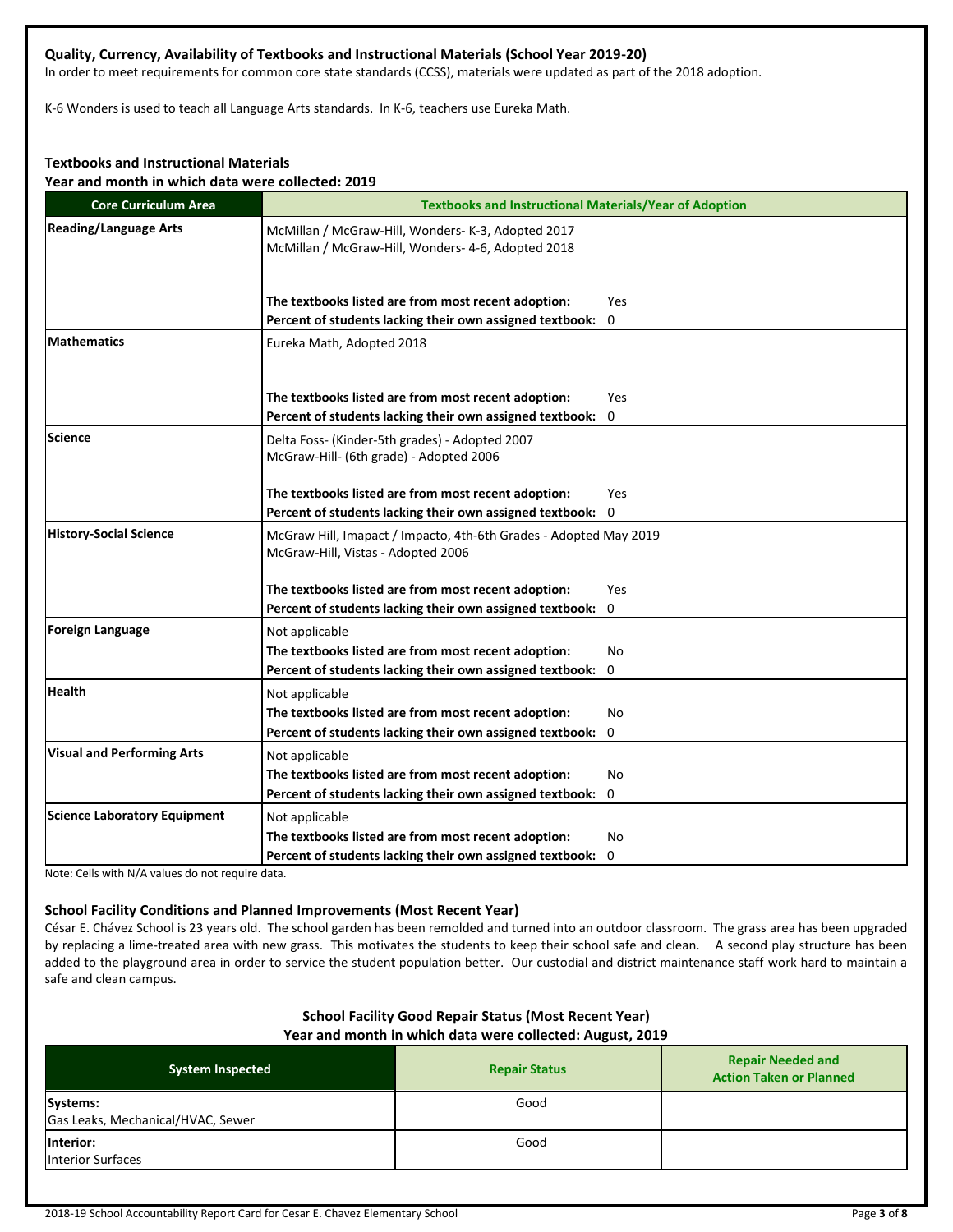| <b>System Inspected</b>                                             | <b>Repair Status</b> | <b>Repair Needed and</b><br><b>Action Taken or Planned</b> |
|---------------------------------------------------------------------|----------------------|------------------------------------------------------------|
| <b>Cleanliness:</b><br>Overall Cleanliness, Pest/Vermin Infestation | Good                 |                                                            |
| Electrical:<br>Electrical                                           | Good                 |                                                            |
| <b>Restrooms/Fountains:</b><br>Restrooms, Sinks/ Fountains          | Good                 |                                                            |
| Safety:<br>Fire Safety, Hazardous Materials                         | Good                 |                                                            |
| <b>Structural:</b><br>Structural Damage, Roofs                      | Good                 |                                                            |
| External:<br>Playground/School Grounds, Windows/Doors/Gates/Fences  | Good                 |                                                            |
| <b>Overall Rating</b>                                               | <b>Exemplary</b>     |                                                            |

## **B. Pupil Outcomes**

### **State Priority: Pupil Achievement**

The SARC provides the following information relevant to the State priority: Pupil Achievement (Priority 4):

- **Statewide assessments** (i.e., California Assessment of Student Performance and Progress [CAASPP] System, which includes the Smarter Balanced Summative Assessments for students in the general education population and the California Alternate Assessments [CAAs] for English language arts/literacy [ELA] and mathematics given in grades three through eight and grade eleven. Only eligible students may participate in the administration of the CAAs. CAAs items are aligned with alternate achievement standards, which are linked with the Common Core State Standards [CCSS] for students with the most significant cognitive disabilities); and
- The percentage of students who have successfully completed courses that satisfy the requirements for entrance to the University of California and the California State University, or career technical education sequences or programs of study

### **CAASPP Test Results in ELA and Mathematics for All Students Grades Three through Eight and Grade Eleven**

**Percentage of Students Meeting or Exceeding the State Standard**

| <b>Subject</b> | <b>School</b><br>$17 - 18$ | <b>School</b><br>18-19 | <b>District</b><br>$17 - 18$ | <b>District</b><br>18-19 | <b>State</b><br>$17 - 18$ | <b>State</b><br>18-19 |
|----------------|----------------------------|------------------------|------------------------------|--------------------------|---------------------------|-----------------------|
| <b>ELA</b>     | 34                         | 41                     | 32                           | 36                       | 50                        | 50                    |
| Math           | 30                         | 33                     | 23                           | 28                       | 38                        | 39                    |

Note: Percentages are not calculated when the number of students tested is ten or less, either because the number of students in this category is too small for statistical accuracy or to protect student privacy.

Note: ELA and mathematics test results include the Smarter Balanced Summative Assessment and the CAA. The "Percent Met or Exceeded" is calculated by taking the total number of students who met or exceeded the standard on the Smarter Balanced Summative Assessment plus the total number of students who met the standard (i.e., achieved Level 3–Alternate) on the CAAs divided by the total number of students who participated in both assessments.

### **CAASPP Test Results in Science for All Students**

## **Grades Five, Eight, and Ten**

**Percentage of Students Meeting or Exceeding the State Standard**

| Subject | <b>School</b> | <b>School</b> | <b>District</b> | <b>District</b> | <b>State</b> | <b>State</b> |
|---------|---------------|---------------|-----------------|-----------------|--------------|--------------|
|         | $17 - 18$     | 18-19         | $17 - 18$       | 18-19           | $17 - 18$    | 18-19        |
| Science | N/A           | N/A           | N/A             | N/A             | N/A          | N/A          |

Note: Cells with N/A values do not require data.

Note: This is a placeholder for the California Science Test (CAST) which was administered operationally during the 2018-19 school year. However, these data are not available for inclusion in the 2018-19 SARC posting due February 1, 2020. These data will be included in the 2019-20 SARC posting due February 1, 2021.

### **State Priority: Other Pupil Outcomes**

The SARC provides the following information relevant to the State priority: Other Pupil Outcomes (Priority 8):

• Pupil outcomes in the subject area of physical education

#### **2018-19 Percent of Students Meeting Fitness Standards**

| <b>Grade</b><br>Level | 4 of 6 | $5$ of 6 | 6 of 6 |
|-----------------------|--------|----------|--------|
|                       | 18.0   | 1 7 J    | 11.5   |

Note: Percentages are not calculated and double dashes (--) appear in the table when the number of students tested is ten or less, either because the number of students in this category is too small for statistical accuracy or to protect student privacy.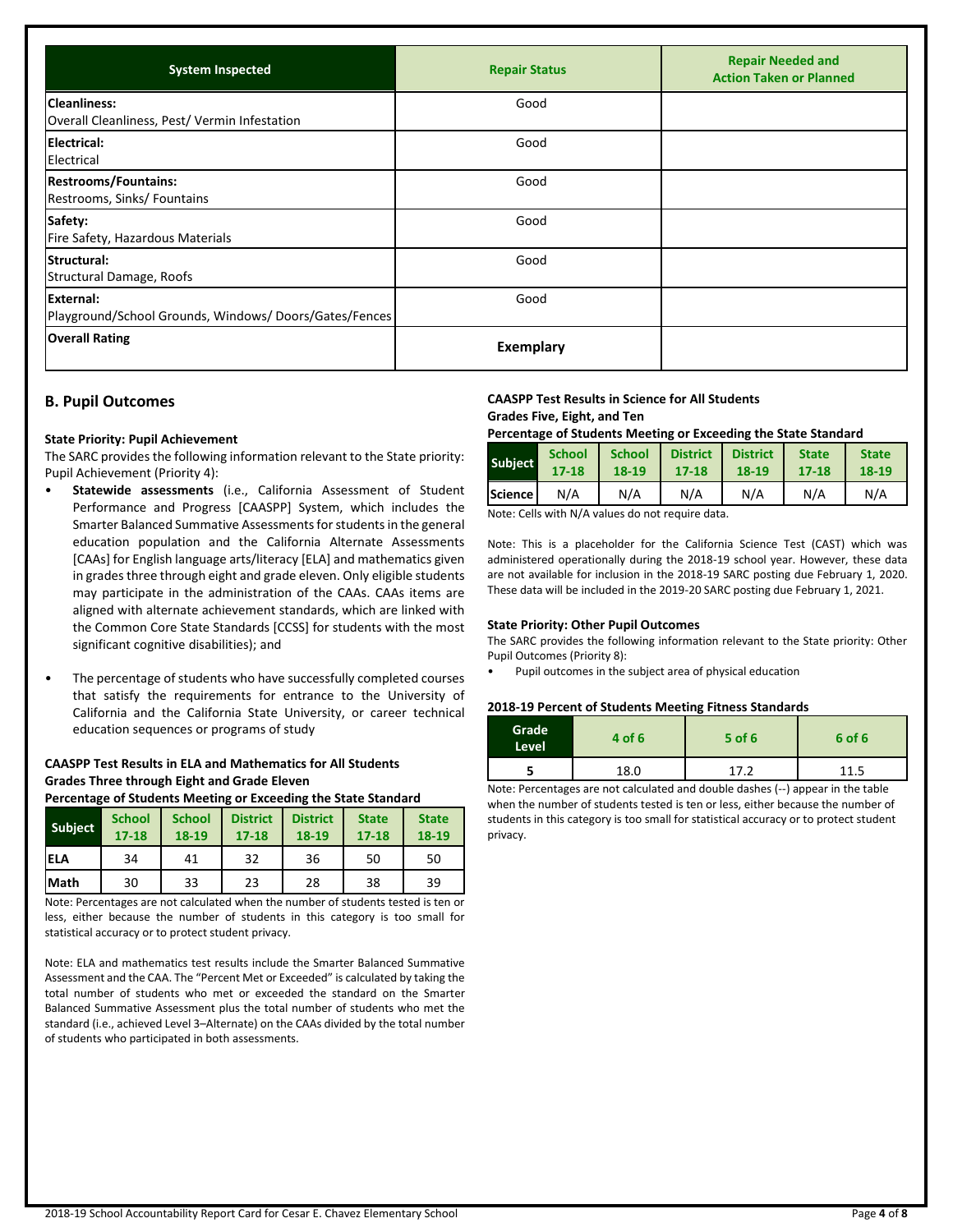## **School Year 2018-19 CAASPP Assessment Results - English Language Arts (ELA)**

| Disaggregated by Student Groups, Grades Three through Eight and Eleven |                                   |                                |                                 |                                          |  |  |  |
|------------------------------------------------------------------------|-----------------------------------|--------------------------------|---------------------------------|------------------------------------------|--|--|--|
| <b>Student Group</b>                                                   | <b>Total</b><br><b>Enrollment</b> | <b>Number</b><br><b>Tested</b> | <b>Percent</b><br><b>Tested</b> | <b>Percent</b><br><b>Met or Exceeded</b> |  |  |  |
| <b>All Students</b>                                                    | 425                               | 419                            | 98.59                           | 41.29                                    |  |  |  |
| <b>Male</b>                                                            | 217                               | 214                            | 98.62                           | 36.45                                    |  |  |  |
| Female                                                                 | 208                               | 205                            | 98.56                           | 46.34                                    |  |  |  |
| American Indian or Alaska Native                                       | $\sim$                            | --                             | --                              | $\overline{\phantom{a}}$                 |  |  |  |
| <b>Hispanic or Latino</b>                                              | 390                               | 387                            | 99.23                           | 41.60                                    |  |  |  |
| White                                                                  | $-$                               | $- -$                          | --                              | --                                       |  |  |  |
| <b>Socioeconomically Disadvantaged</b>                                 | 399                               | 395                            | 99.00                           | 41.27                                    |  |  |  |
| <b>English Learners</b>                                                | 400                               | 396                            | 99.00                           | 40.66                                    |  |  |  |
| <b>Students with Disabilities</b>                                      | 38                                | 36                             | 94.74                           | 16.67                                    |  |  |  |
| <b>Students Receiving Migrant Education Services</b>                   | 14                                | 14                             | 100.00                          | 42.86                                    |  |  |  |
| <b>Foster Youth</b>                                                    | $\sim$                            | $-$                            | $- -$                           | $\overline{\phantom{a}}$                 |  |  |  |
| <b>Homeless</b>                                                        | 24                                | 24                             | 100.00                          | 0.00                                     |  |  |  |

Note: ELA test results include the Smarter Balanced Summative Assessment and the CAA. The "Percent Met or Exceeded" is calculated by taking the total number of students who met or exceeded the standard on the Smarter Balanced Summative Assessment plus the total number of students who met the standard (i.e., achieved Level 3–Alternate) on the CAAs divided by the total number of students who participated in both assessments.

Note: Double dashes (--) appear in the table when the number of students is ten or less, either because the number of students in this category is too small for statistical accuracy or to protect student privacy.

Note: The number of students tested includes all students who participated in the test whether they received a score or not; however, the number of students tested is not the number that was used to calculate the achievement level percentages. The achievement level percentages are calculated using only students who received scores.

### **School Year 2018-19 CAASPP Assessment Results - Mathematics Disaggregated by Student Groups, Grades Three through Eight and Eleven**

| <b>Student Group</b>                                 | <b>Total</b><br><b>Enrollment</b> | <b>Number</b><br><b>Tested</b> | <b>Percent</b><br><b>Tested</b> | <b>Percent</b><br><b>Met or Exceeded</b> |
|------------------------------------------------------|-----------------------------------|--------------------------------|---------------------------------|------------------------------------------|
| <b>All Students</b>                                  | 425                               | 422                            | 99.29                           | 32.70                                    |
| <b>Male</b>                                          | 217                               | 215                            | 99.08                           | 32.09                                    |
| Female                                               | 208                               | 207                            | 99.52                           | 33.33                                    |
| American Indian or Alaska Native                     | --                                | $- -$                          | --                              | --                                       |
| <b>Hispanic or Latino</b>                            | 390                               | 388                            | 99.49                           | 32.99                                    |
| White                                                | $- -$                             | --                             | $- -$                           | $- -$                                    |
| <b>Socioeconomically Disadvantaged</b>               | 399                               | 396                            | 99.25                           | 32.32                                    |
| <b>English Learners</b>                              | 400                               | 398                            | 99.50                           | 32.41                                    |
| <b>Students with Disabilities</b>                    | 38                                | 36                             | 94.74                           | 8.33                                     |
| <b>Students Receiving Migrant Education Services</b> | 14                                | 14                             | 100.00                          | 42.86                                    |
| <b>Foster Youth</b>                                  | $- -$                             | $- -$                          | --                              | --                                       |
| <b>Homeless</b>                                      | 24                                | 24                             | 100.00                          | 0.00                                     |

Note: Mathematics test results include the Smarter Balanced Summative Assessment and the CAA. The "Percent Met or Exceeded" is calculated by taking the total number of students who met or exceeded the standard on the Smarter Balanced Summative Assessment plus the total number of students who met the standard (i.e., achieved Level 3–Alternate) on the CAAs divided by the total number of students who participated in both assessments.

Note: Double dashes (--) appear in the table when the number of students is ten or less, either because the number of students in this category is too small for statistical accuracy or to protect student privacy.

Note: The number of students tested includes all students who participated in the test whether they received a score or not; however, the number of students tested is not the number that was used to calculate the achievement level percentages. The achievement level percentages are calculated using only students who received scores.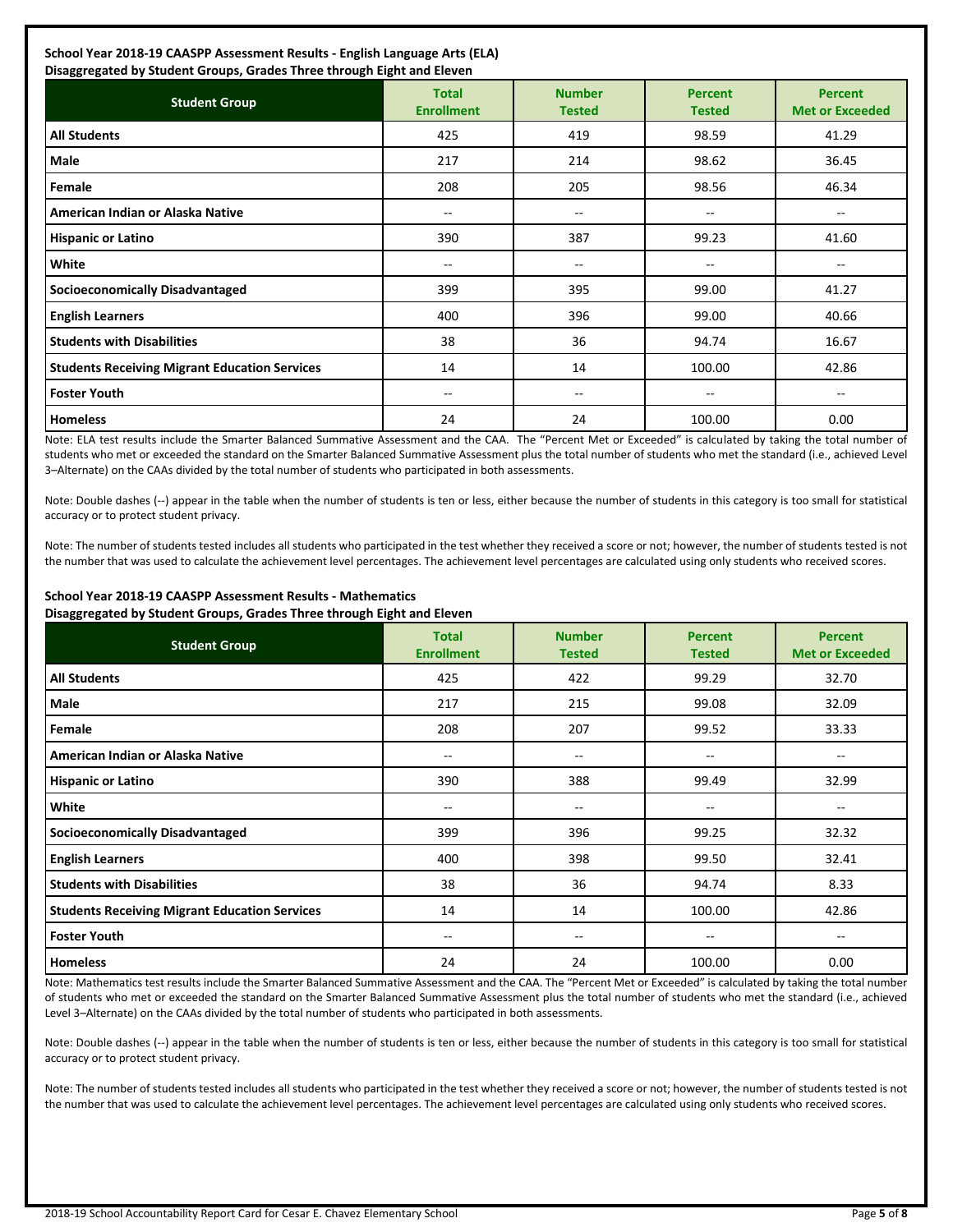## **C. Engagement**

### **State Priority: Parental Involvement**

The SARC provides the following information relevant to the State priority: Parental Involvement (Priority 3):

• Efforts the school district makes to seek parent input in making decisions for the school district and each school site

### **Opportunities for Parental Involvement (School Year 2019-20)**

We believe that parents play a critical role in the success of their children, and we have numerous ways that parents can be involved at César E. Chávez Elementary School. In addition to helping with homework and attending parent conferences, parents are also involved in school events. They also take on leadership roles in our school through the Parent Teacher Club and our School Site Council. Parents chaperone field trips, attend student performances, and are invited to our Student of the Month Awards and trimester academic, attendance, and Positive Behavior Intervention Support awards ceremonies. Parents may reach out to any staff member to express their interest in being more involved in school activities. For more opportunities to participate at our school, please call your school Principal, John J. Jimenez at (831) 753-5224.

### **State Priority: School Climate**

The SARC provides the following information relevant to the State priority: School Climate (Priority 6):

- Pupil suspension rates;
- Pupil expulsion rates; and
- Other local measures on the sense of safety.

### **School Safety Plan**

To succeed in a rigorous learning environment, students must feel safe and believe that they are capable of learning. The school maintains a strict student code of conduct and strongly supports each classroom environment by responding proactively to student discipline issues. Staff members continuously supervise our campus to maintain a safe environment for all students. All visitors are asked to check in with the office staff prior to coming onto campus. Our safety plan is updated annually and monitored monthly to ensure the safety of all students. We practice monthly school wide drills to prepare for an emergency and our campus has a closed campus policy.

| <b>Suspensions and Expulsions for the School</b> | 2016-17 | 2017-18 | 2018-19 |
|--------------------------------------------------|---------|---------|---------|
| <b>Suspensions Rate</b>                          | 2.0     | د . ک   | <b></b> |
| <b>Expulsions Rate</b>                           | 0.C     | U.U     | 0.0     |

| <b>Suspensions and Expulsions for the District</b> | 2016-17 | 2017-18 | 2018-19 |
|----------------------------------------------------|---------|---------|---------|
| <b>Suspensions Rate</b>                            | U.J     | 1.3     | ᆠᆞ      |
| <b>Expulsions Rate</b>                             | 0.0     | 0.0     | 0.0     |

| <b>Suspensions and Expulsions for the State</b> | 2016-17 | 2017-18 | 2018-19 |
|-------------------------------------------------|---------|---------|---------|
| <b>Suspensions Rate</b>                         | 3.C     | כ.כ     |         |
| <b>Expulsions Rate</b>                          | ∪.⊥     | ∪.⊥     | ∪.⊥     |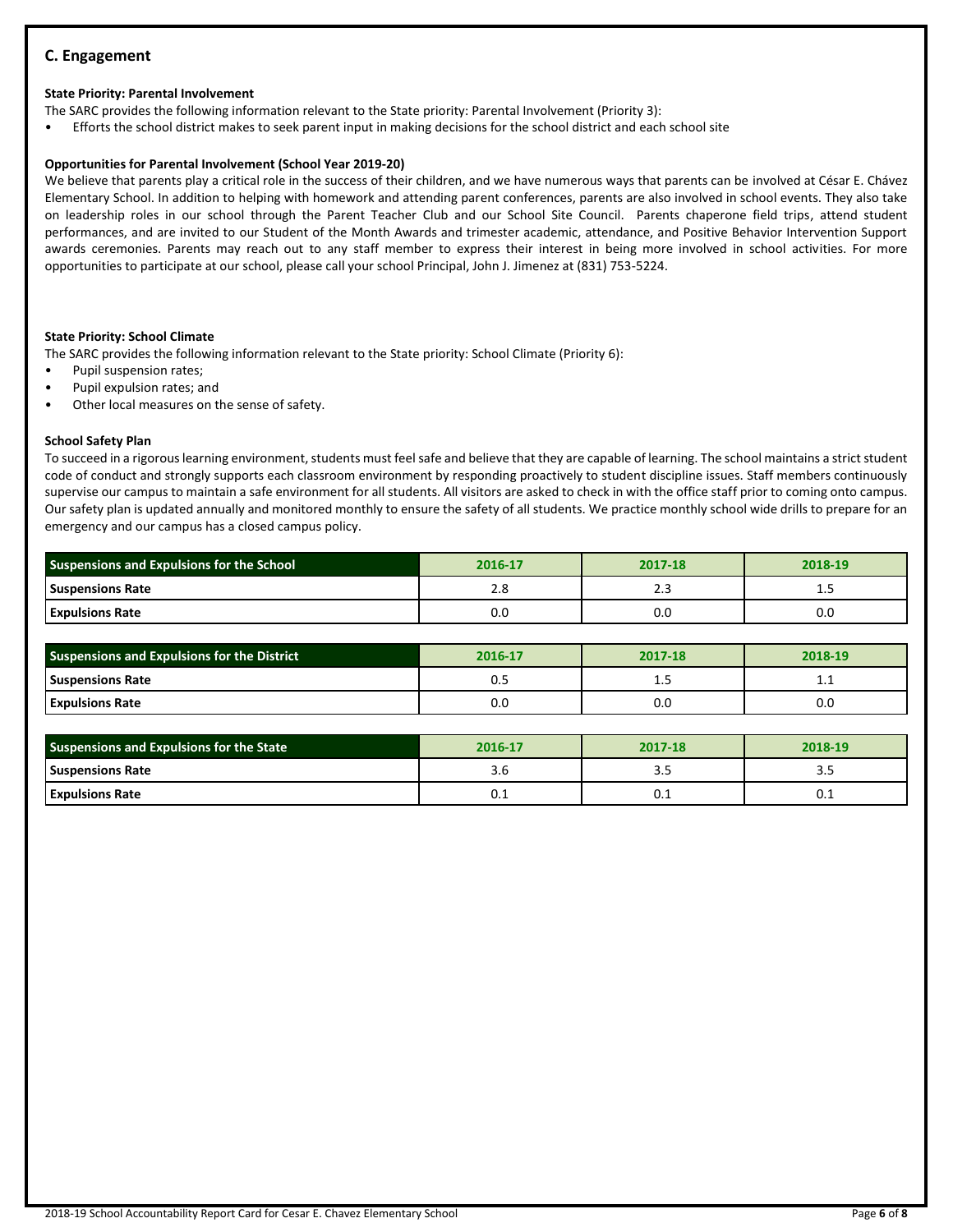## **D. Other SARC Information**

The information in this section is required to be in the SARC but is not included in the state priorities for LCFF.

### **Ratio of Academic Counselors to Pupils (School Year 2018-19)**

| <b>Title</b>        | <b>Ratio</b> |
|---------------------|--------------|
| Academic Counselor* | ں.           |

One Full Time Equivalent (FTE) equals one staff member working full time; one FTE could also represent two staff members who each work 50 percent of full time.

### **Student Support Services Staff (School Year 2018-19)**

| <b>Title</b>                                                                                                                                                     | <b>Number of Full-Time Equivalent</b><br>$($ FTE $)$ |
|------------------------------------------------------------------------------------------------------------------------------------------------------------------|------------------------------------------------------|
| <b>Counselor (Social/Behavioral or Career Development)</b>                                                                                                       |                                                      |
| Library Media Teacher (Librarian)                                                                                                                                |                                                      |
| Library Media Services Staff (Paraprofessional)                                                                                                                  |                                                      |
| Psychologist                                                                                                                                                     | 1.0                                                  |
| <b>Social Worker</b>                                                                                                                                             |                                                      |
| <b>Nurse</b>                                                                                                                                                     |                                                      |
| Speech/Language/Hearing Specialist                                                                                                                               |                                                      |
| <b>Resource Specialist (non-teaching)</b>                                                                                                                        |                                                      |
| Other<br>One Full Time Funding Life (FTF) equals and define makes undifficient difficult also incontracted the staff members under under the Union of Cill time. | 2.0                                                  |

One Full Time Equivalent (FTE) equals one staff member working full time; one FTE could also represent two staff members who each work 50 percent of full time.

### **Average Class Size and Class Size Distribution (Elementary)**

| Grade<br>Level | 2016-17<br><b>Average</b><br><b>Class</b><br><b>Size</b> | 2016-17<br># of<br>Classes*<br><b>Size</b><br>$1 - 20$ | 2016-17<br># $of$<br>Classes*<br><b>Size</b><br>$21 - 32$ | 2016-17<br># of<br>Classes*<br><b>Size</b><br>$33+$ | 2017-18<br>Average<br><b>Class</b><br><b>Size</b> | 2017-18<br># of<br>Classes*<br><b>Size</b><br>$1 - 20$ | 2017-18<br># of<br>Classes*<br><b>Size</b><br>$21 - 32$ | 2017-18<br># of<br>Classes*<br><b>Size</b><br>$33+$ | 2018-19<br>Average<br><b>Class</b><br><b>Size</b> | 2018-19<br># of<br>Classes*<br><b>Size</b><br>$1 - 20$ | 2018-19<br># of<br>Classes*<br><b>Size</b><br>$21 - 32$ | 2018-19<br># of<br>Classes*<br><b>Size</b><br>$33+$ |
|----------------|----------------------------------------------------------|--------------------------------------------------------|-----------------------------------------------------------|-----------------------------------------------------|---------------------------------------------------|--------------------------------------------------------|---------------------------------------------------------|-----------------------------------------------------|---------------------------------------------------|--------------------------------------------------------|---------------------------------------------------------|-----------------------------------------------------|
| Κ              | 27                                                       |                                                        | 4                                                         |                                                     | 26                                                |                                                        | 4                                                       |                                                     | 27                                                |                                                        | 4                                                       |                                                     |
| 1              | 29                                                       |                                                        | 4                                                         |                                                     | 29                                                |                                                        | 4                                                       |                                                     | 26                                                |                                                        | 4                                                       |                                                     |
| $\overline{2}$ | 22                                                       | $\mathbf{1}$                                           | 4                                                         |                                                     | 22                                                | 3                                                      | 2                                                       |                                                     | 21                                                | 4                                                      | 1                                                       |                                                     |
| 3              | 23                                                       | $\mathbf{1}$                                           | 4                                                         |                                                     | 22                                                |                                                        | 5                                                       |                                                     | 26                                                |                                                        | 4                                                       |                                                     |
| 4              | 26                                                       | 1                                                      | $\overline{2}$                                            | 1                                                   | 31                                                |                                                        | 3                                                       | 1                                                   | 26                                                |                                                        | 4                                                       |                                                     |
| 5              | 28                                                       | $\mathbf{1}$                                           | 1                                                         | 3                                                   | 26                                                | $\overline{2}$                                         | 2                                                       |                                                     | 30                                                |                                                        | 4                                                       |                                                     |
| 6              | 30                                                       |                                                        | 4                                                         |                                                     | 28                                                |                                                        | 5                                                       |                                                     | 33                                                |                                                        | 1                                                       | 2                                                   |
| Other**        |                                                          |                                                        |                                                           |                                                     |                                                   |                                                        |                                                         |                                                     |                                                   |                                                        |                                                         |                                                     |

\*Number of classes indicates how many classes fall into each size category (a range of total students per class).

\*\* "Other" category is for multi-grade level classes.

## **Professional Development provided for Teachers**

| Measure                                                                         | 2017-18 | 2018-19 | 2019-20 |
|---------------------------------------------------------------------------------|---------|---------|---------|
| Number of school days dedicated to Staff Development and Continuous Improvement |         |         |         |

The major areas of professional development for teachers in 2018-19 included the following:

- Standards-based planning for instruction, learning and assessment
- **Explicit Direct Instruction**
- Bilingual Transference (for teachers facilitating Alternative Bilingual Education classes)
- Lesson Design and Engagement for Close Reading
- Coaching Cycles (for Academic Coaches)
- Teaching to the Math standards Eureka Math
- Guided Language Acquisition Design (G.L.A.D.)
- Wilda Storm Writing Strategies
- **ALICE**